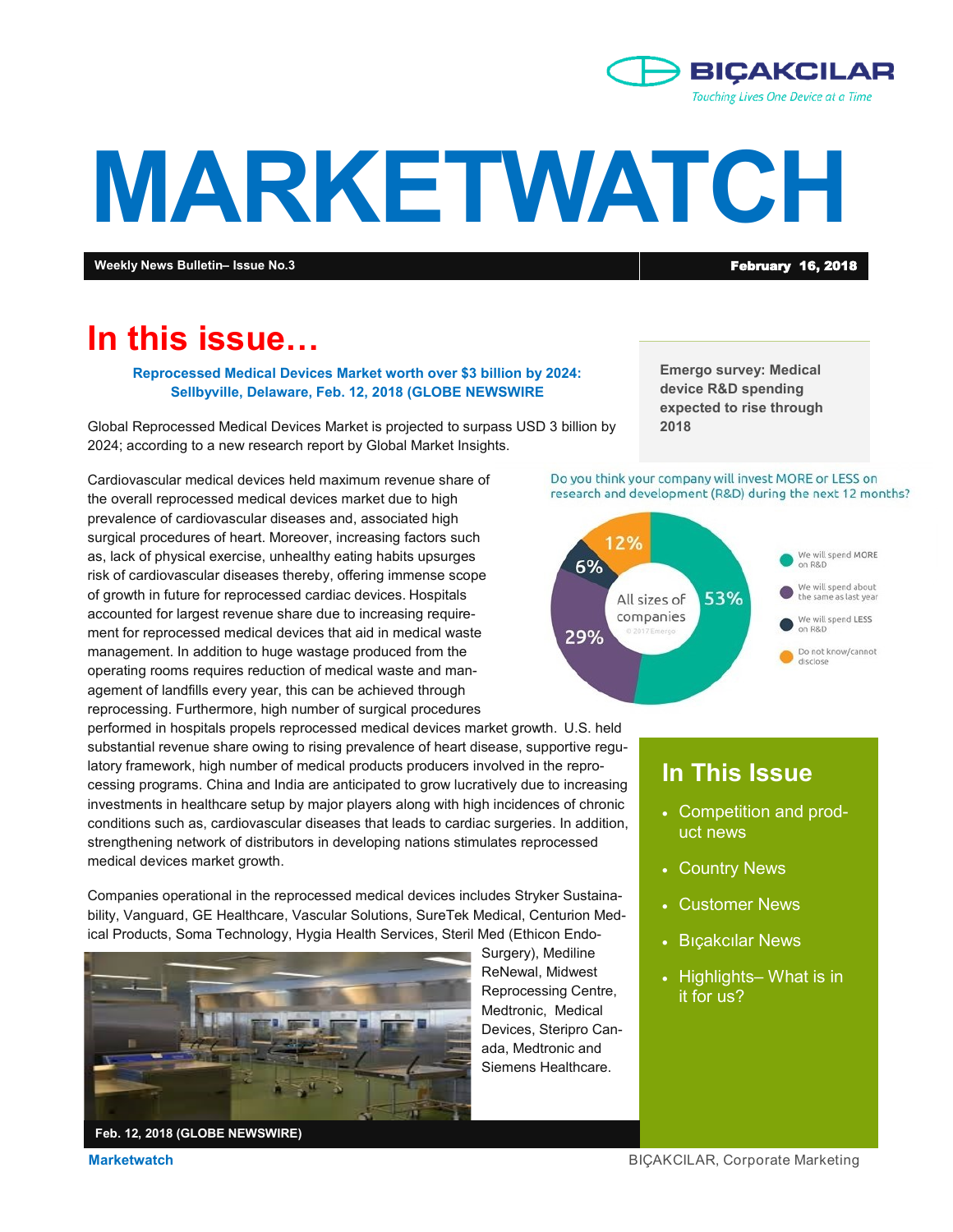## **In this issue...**

## **US stents dip in distribution in India after price caps**

*By Prabha Raghavan Feb 14, 2018, 09.45 AM IST*

NEW DELHI: Indian, Chinese and other non-US manufacturers seem to have benefitted from the price control on cardiac stents, as they increased their share at the expense of American companies in the Indian market for the device used to unblock coronary arteries.

 Some industry executives and doctors said the data, captured by the National Pharmaceutical Pricing Authority, showed that the US products were becoming less attractive for hospitals. Patient activists, however, alleged that these firms were withholding their supplies to create an artificial shortage in the market.

 Some industry executives and doctors said the data, captured by the National Pharmaceutical Pricing Authority, showed that the US products were becoming less attractive for hospitals. Patient activists, however, alleged that these firms were withholding their supplies to create an artificial shortage in the market.

#### Trends in the Indian stent market

| Type of<br>Company    | <b>Opening Stock</b>  |                       | No. of Additional stents<br>imported/manufactured |                     | No. of stents<br>distributed |                 | Share of<br>stents<br>distributed |      |
|-----------------------|-----------------------|-----------------------|---------------------------------------------------|---------------------|------------------------------|-----------------|-----------------------------------|------|
|                       | 2017                  | 2018                  | 2016                                              | 2017                | 2016                         | 2017            | 2016                              | 2017 |
| <b>US MNCs</b>        | 62,733                | $^{\sim}1.23$<br>lakh | $~^{\sim}$ 3.57 lakh                              | $^{\sim}$ 3.60 lakh | ~3.49<br>lakh                | $~^{2}$<br>lakh | 39%                               | 33%  |
| Indian                | $^{\sim}1.42$<br>lakh | $^{\sim}1.66$<br>lakh | $\approx$ 5.40 lakh                               | $~5.68$ lakh        | ~5.13<br>lakh                | ~5.45<br>lakh   | 57%                               | 61%  |
| Chinese               | 0                     | 2,606                 | O                                                 | 10,262              | 0                            | 7,656           | 0%                                | 1%   |
| Non-US<br><b>MNCs</b> | 11,199                | 13,661                | 39,548                                            | 43,059              | 38,654                       | 40,588          | 4%                                | 5%   |

Source: National Pharmaceutical Pricing Authority

#### **5 innovative medical device projects receive \$200k funding at Pitt Chris Togneri February 12, 2018**

Even the highest-tech medical devices began purely as ideas — conceptual, back-of-theenvelope notes that traveled a complicated road from abstract notion to widespread usage. For six years running, the University of Pittsburgh's Center for Medical Innovation (CMI) has encouraged products along this path by annually providing \$200,000 in grants to Pitt researchers. "These are the kinds of projects that promote tangible innovation," says Dr. Alan Hirschman, professor of bioengineering and CMI's executive director. In the latest round, CMI officials recently announced grants to five engineering and medicine groups under the Pilot Funding Program for Early Stage Medical Technology Research and Development.

The resulting research could someday help doctors treat a wide arrange of ailments, including traumatic eye injuries, hearing loss and respiratory diseases. "We are translating known principles and known technologies," Hirschman says, "into usable healthcare products that can improve lives." Here are the five ambitious projects that received funding: Bioengineer a synthetic material that would be used to coat the inside of blood vessels to promote blood flow , to treat patients with chronic obstructive pulmonary diseases — such as cystic fibrosis — with a new type of medication that hasn't been usable previously by developing an aerosol delivery system, create a safer space-filling gel that can be inserted directly into the injuries.

#### **Why Wearables?**

Here are some key findings of the global wearable medical devices market, according to Technavio healthcare and life sciences researchers:

- Increasing prevalence of chronic diseases: a major market driver
- Emergence of innovative wearable medical devices: a key market trend
- The Americas dominated the global wearable medical devices market with 45% share in 2017
- Fitbit, Garmin, Koninklijke Philips, OMRON Corporation, Sonova, and William Demant are the leading players in this market
- Increasing prevalence of chronic diseases is one of the major factors driving the global wearable medical devices market. The increasing worldwide prevalence of CVDs such as stroke and cardiac diseases, chronic respiratory diseases such as asthma, preterm births, neurological disorders, hearing disorders, chronic pain, chronic diseases such as diabetes and rise in aging population is estimated to increase the demand for wearable medical devices.
- Patients with chronic diseases such as diabetes, asthma that require constant monitoring are increasingly adopting these devices. To cut down on costs and reduce the burden of hospital visits, patients are preferring wearable medical devices. This is increasing the demand for wearable medical devices and in turn, driving the growth of the global wearable medical devices market.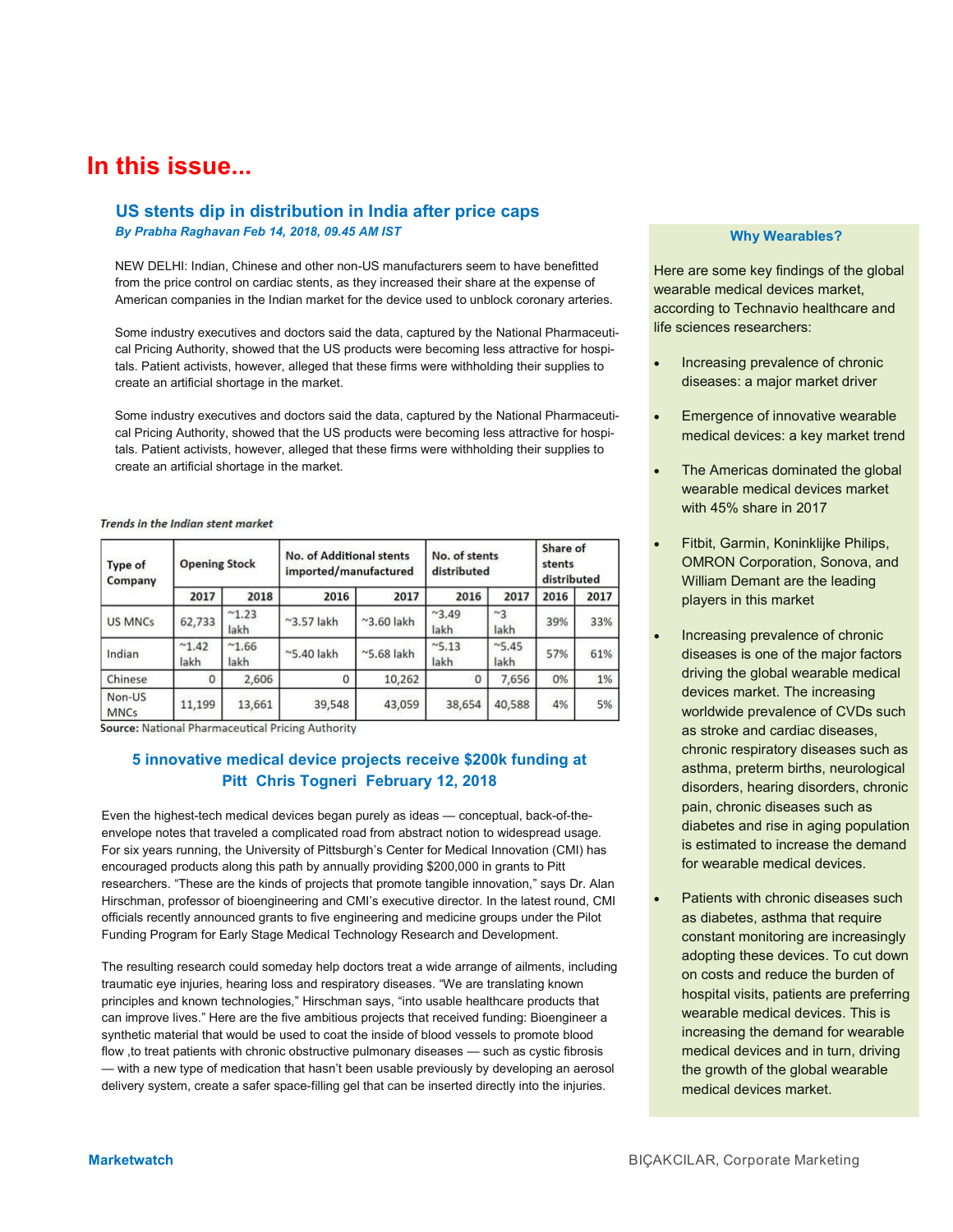

## **In this issue...**

## **The future of neurology: Transforming patient value through the integration of technology-***Erik Janssen, Feb 13,2018*

Unprecedented innovation in technology is rapidly revolutionizing human life when it comes to healthcare. From implementing artificial intelligence (AI), to using robotic nurse assistants, now more than ever healthcare companies are looking to advances in technology to aid their work in developing new treatments, to ultimately deliver better value to patients.

There is still a way to go in areas such as diagnosis, access, disease control and social stigma when it comes to neurological conditions. Whilst epilepsy can be treated effectively with medication, 30 percent of patients still live with a daily fear of uncontrolled and unpredictable seizures. With Parkinson's disease, non-motor symptoms, such as fatigue and gastrointestinal problems, are missed or misdiagnosed by neurologists in around 60 percent of consultations. As a result, people with these conditions are frequently mismanaged, resulting in a delay in treatment or prescription of suboptimal treatment – neither of which is helpful to the patient.

Another intriguing technological development is the ability for doctors to call upon real world data to determine which patients might best respond to a particular treatment approach. Platforms are being developed to draw on anonymised data from millions of patients over decades of individual records. The implementation of this type of technology within medicine can help doctors find the best-match treatment for patients based on the experiences of thousands of past cases, all accessible, in real-time, from a desktop or tablet.

A number of 'smart' technologies in the field of neurology have already been introduced into the market, with innovative devices being developed to track patient ailments in real time. For example, collaborative research programs such as RADAR-CNS, which aims to explore the potential of wearable devices to predict and treat epilepsy. For Parkinson's, software like GNLT's data visualization feedback tool, are examples of how technology is helping to revolutionizing the daily lives of patients around the world. Through the conver*A business survey by the Association of British Healthcare Industries (ABHI) shows that over half of UK medtech companies anticipate exports to the Middle East over the next five years.*

*ABHI found that 51% of those involved in the survey anticipated improved turnover in the region. ABHI's International Policy Group have also identified the Middle East as a key global region. The association's policy group is led by member companies and supports the industry's access to foreign markets.*

*The Middle East is an attractive market for UK medtech companies as there is a big demand for products that can benefit ageing populations.*

*The survey's results come as 200 British companies prepare to travel to the UAE to exhibit at Arab Health, the largest healthcare exhibition in the region.*

*Held in Dubai from 29 January to 1 February, the exhibition offers a global platform for the world's leading manufacturers, wholesalers and distributors to meet with the scientific community in the Middle East and subcontinent to discuss business and develop new partnerships.*

*Paul Benton, managing director, International at ABHI, said: "When we consider the substantial investment into public health from the government of the* 

*UAE, and wider Middle East, opportunities for UK companies providing value-based healthcare solutions are significant. With so many companies planning to increase their presence in the region, Arab Health is the ideal platform to drive this growth and the UK Pavilion promises to be a hub of activity .*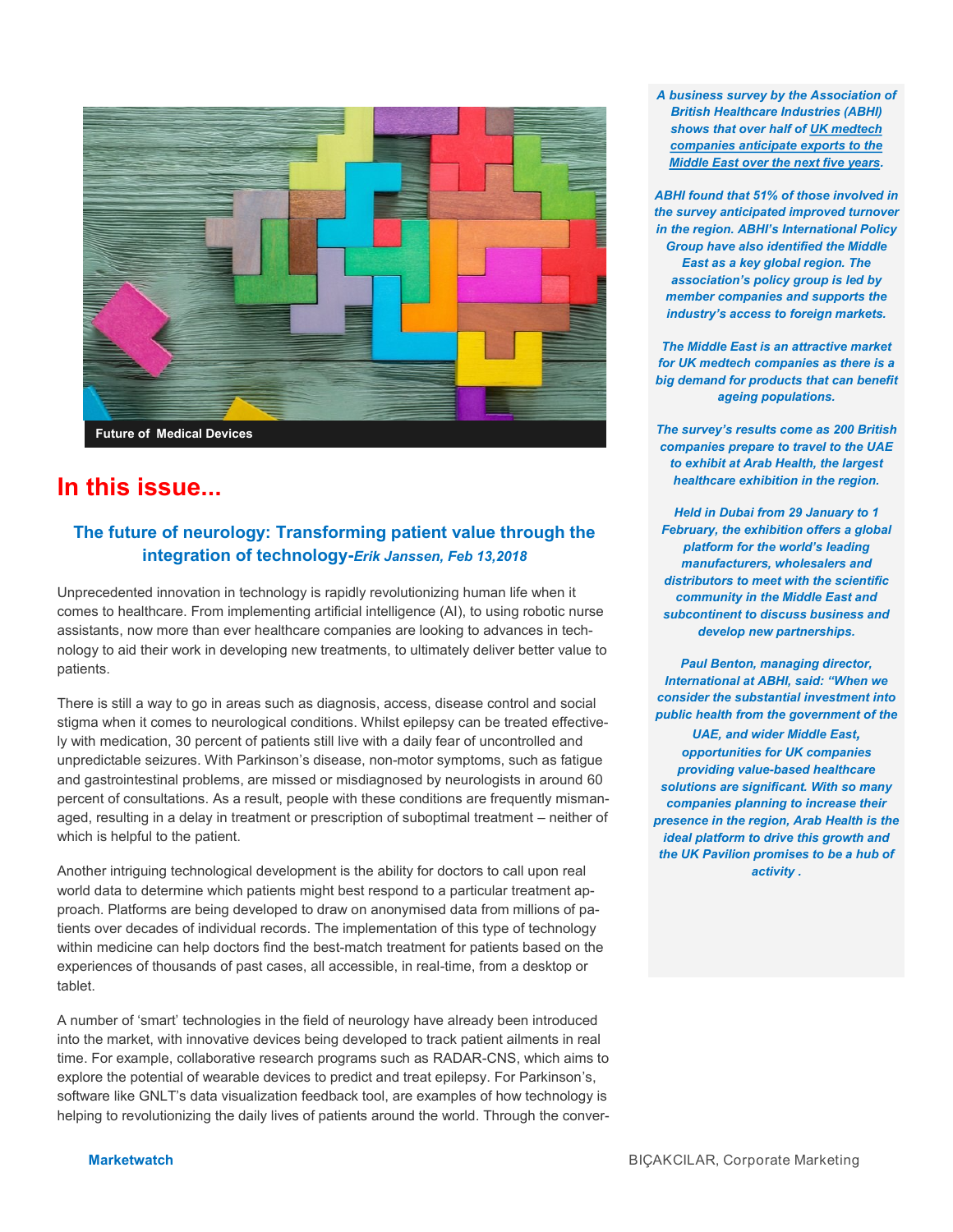## **MARKETS**

## **Saudi Arabia**

*Key Players for Saudi Arabia Medical Devices Market:*

*Johnson & Johnson, General Electric, Medtronic, Koninklijke Philips Electronics NV., Baxter Internationa, Fresenius Medical Care AG & Co., Cardinal Health, Al-Salehiya Medical Establishment, Saudi Pharmaceutical Industries & Medical Appliances Corporation (SPIMACO), Al Amin Medical Instruments Company (AMICO), Al Faisaliah Medical Systems (FMS), Siemens Ltd and others.* 



**Medical device market is expected surpass US\$ 1.5 billion in 1018.**

Saudi Arabia is one of the largest and emerging markets for medical devices and associated products in the Middle East. Favorable growth in the medical device market is primarily driven by public sector spending more than 60% share contributed by the Ministry of Health, the remaining being dominated by the private sector and other public providers. A lot of credit for this exponential growth goes to the increase in the budget allocation and expansion of healthcare facilities like hospitals and clinics coupled with an increase in the number of new health projects in the public sector. All these have played a significant role in the market development.

The medical device sector is being forecast to represent a strong growth in the coming years overall in the increase of healthcare spending, growing penetration by the healthcare insurance, increase in the per capita income, and huge investment in human resources and infrastructure.

Medical device market is expected surpass US\$ 1.5 billion in 1018.

The market involves two segments one high-tech devices with extreme sophistication and another is the low tech improved devices. The high tech segment such as diagnostic imaging devices is witnessing higher rates of growth. The low tech segment is also growing at a good rate but has witnessed growth in developing regions as the market for these in developed regions is stagnant. The other market driving factors are rising public healthcare expenditure in Saudi Arabia, development of large hospitals such as King Faisal hospital in Riyadh, demand for noninvasive therapy etc.The market constraints are strict and ambiguous regulatory framework, growing concern for security especially data security, differential availability between developed and developing regions, connectivity issues in Saudi Arabia, the interference Sharia courts etc.